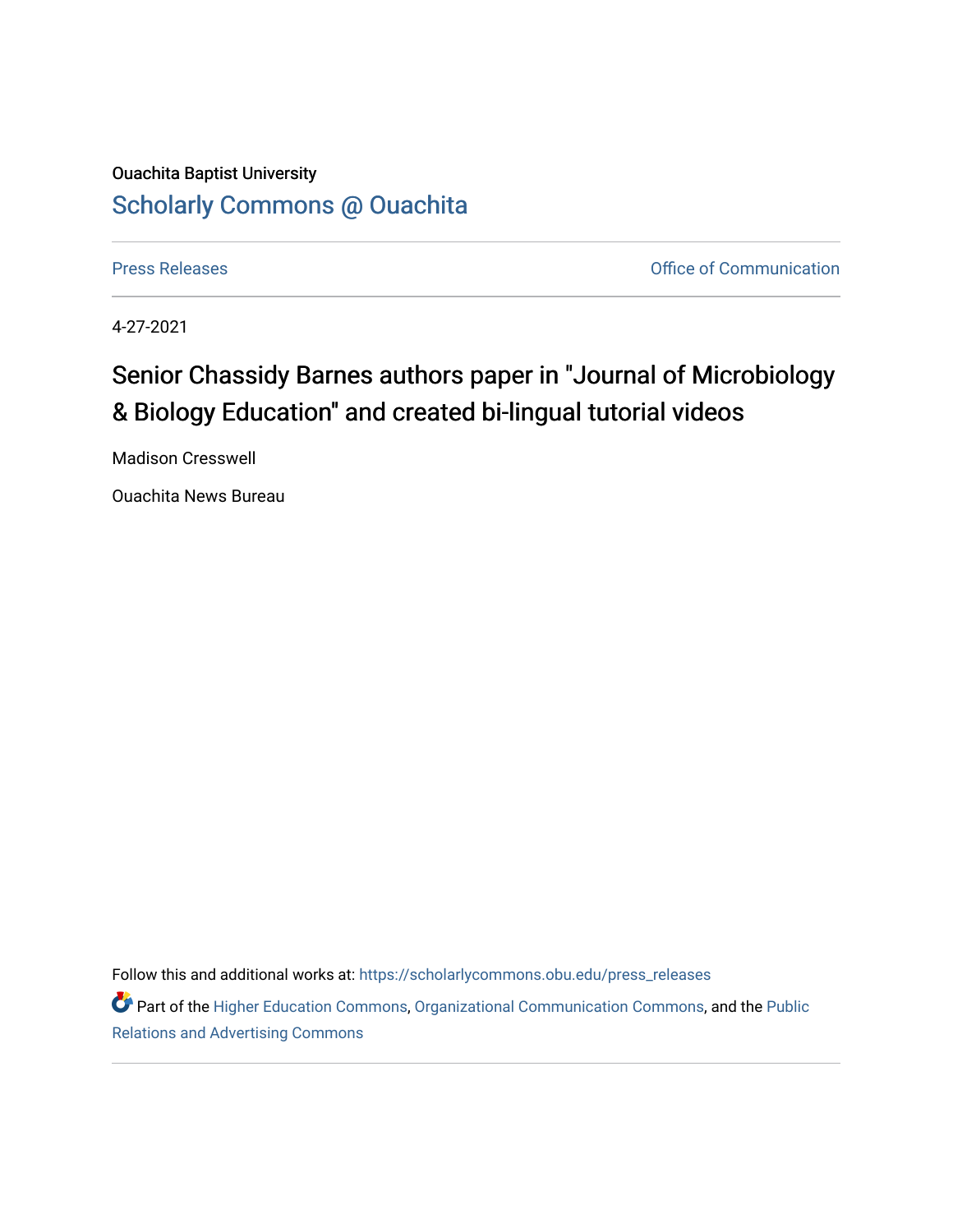

For immediate release

**Senior Chassidy Barnes authors paper in "Journal of Microbiology & Biology Education" and creates bi-lingual tutorial videos**

| Quick Search Beta!<br>Query                                                                    |                | Download                                                                                             | Please cite: Cerami et al., 2012 & Gao et al., 2013                         | What's New                                                           |
|------------------------------------------------------------------------------------------------|----------------|------------------------------------------------------------------------------------------------------|-----------------------------------------------------------------------------|----------------------------------------------------------------------|
| Select Studies for Visualization & Analysis:<br>Search.<br>0 studies selected (0 samples)<br>٠ |                |                                                                                                      |                                                                             | cBioPortal<br><b>ABP</b><br>@cbioportal<br>Thank you for attending o |
| <b>PanCancer Studies</b>                                                                       |                | <b>TCGA PanCancer Atlas Studies</b><br>Curated set of non-redundant studies<br>Quick select          |                                                                             | appreciate the great turno<br>questions and suggestion               |
| Pediatric Cancer Studies                                                                       | 12             | <b>PanCancer Studies</b>                                                                             |                                                                             | chioportal org/tutorials. Th<br>@theNCI @NCIHTAN @                   |
| Cell lines                                                                                     | $\,$ $\,$ $\,$ | MSKCC, Nat Med a<br>MSK-IMPACT Clinical Sequencing /<br>Metastatic Solid Cancers (UMich)<br>40 2017) | 10945 samples <b>0 8 0</b><br>500 samples $\theta \neq 0$                   | @sloan_kettering @Dana<br>@UHN @ChildrensPhila                       |
| Adrenal Gland                                                                                  | $\frac{3}{2}$  | MSS Mored Solid Tumors (Bran<br>ma-Farber.<br>*4.Genet 2018)                                         | 249 samples $\theta \neq 0$                                                 |                                                                      |
| Ampulla of Vater                                                                               | $\Lambda$      | SUMMIT - Neratinib Basket St<br><b>Multi-Institut</b><br>20181<br>2. Nat Genet                       | 141 samples <b>0 B C</b><br>1661 samples <b>0 B C</b>                       | Sign up for low-volu                                                 |
| <b>Biliary Tract</b>                                                                           | $\mathfrak g$  | TMB and Immunotherapy (M)<br>Tumors with TRK fusions (MS<br>1191                                     | 106 samples <b>O</b> B C                                                    | Sub                                                                  |
| Bladder/Urinary Tract                                                                          | 15             | <b>Pediatric Cancer Studies</b>                                                                      |                                                                             | <b>Cancer Studies</b>                                                |
|                                                                                                |                | Pediatric Preclinical Testing Consortius<br>2019                                                     | 261 samples <b>O R C</b>                                                    | The portal contains 287 can                                          |
| Bone                                                                                           | $\overline{z}$ | Pediatric Acute Lymphoid Leukemia - Phase                                                            | 1978 samples <b>0</b> B C                                                   | Cases by Top?                                                        |
| Bowel                                                                                          | 10             | Pediatric Rhabdoid Tumor (TARGET, 2018)                                                              | 72 samples <b>0 B C</b>                                                     | Breast                                                               |
| Breast                                                                                         | 15             | Pediatric Wilms' Tumor (TARGET, 2018)<br>Pediatric Acute Myeloid Leukemia (TARGET, 2018)             | 657 samples <b>O B C</b><br>1025 samples $\mathbf{0} \triangleq \mathbf{0}$ | Prostate                                                             |
|                                                                                                |                | Pediatric Neuroblastoma (TARGET, 2018)                                                               | 1089 samples $\mathbf{0} \triangleq \mathbf{0}$                             | Myeloid                                                              |
| <b>CNS/Brain</b>                                                                               | 20             | Pediatric Pan-Cancer (DKFZ, Nature 2017)                                                             | 961 samples <b>O 2 C</b>                                                    | Lung<br><b>CNS/Bram</b>                                              |

## *By Madison Cresswell*

April 27, 2021

For more information, contact Ouachita's news bureau at [newsbureau@obu.edu](mailto:newsbureau@obu.edu)

ARKADELPHIA, Ark.—Ouachita Baptist University's Chassidy Barnes, a senior biology major from Little Rock, Ark., is the lead scientist on a collaborative scholarly paper titled "Gene Expression and Data Analysis Pipeline Using Cancer BioPortal in the Classroom" [published this month](https://www.ncbi.nlm.nih.gov/pmc/articles/PMC8011872/) by the *Journal of Microbiology & Biology Education* (JMBE), a national peerreviewed science education journal. Barnes also created video tutorials explaining her research, which already have been utilized in coursework by four American universities and the Inter-American University of Puerto Rico at Aguadilla.

As a result of COVID-19, Barnes was unable to complete her Research Experience for Undergraduates (REU) this summer at the University of Arkansas, which was to include research in Thailand. Instead, she worked with Dr. Nathan Reyna, associate professor of biology at Ouachita, on an online data analysis project using Cancer BioPortal (cBioPortal), an interactive database that contains clinical sample data from over 15,000 patients.



*Picture 1* Chassity Barnes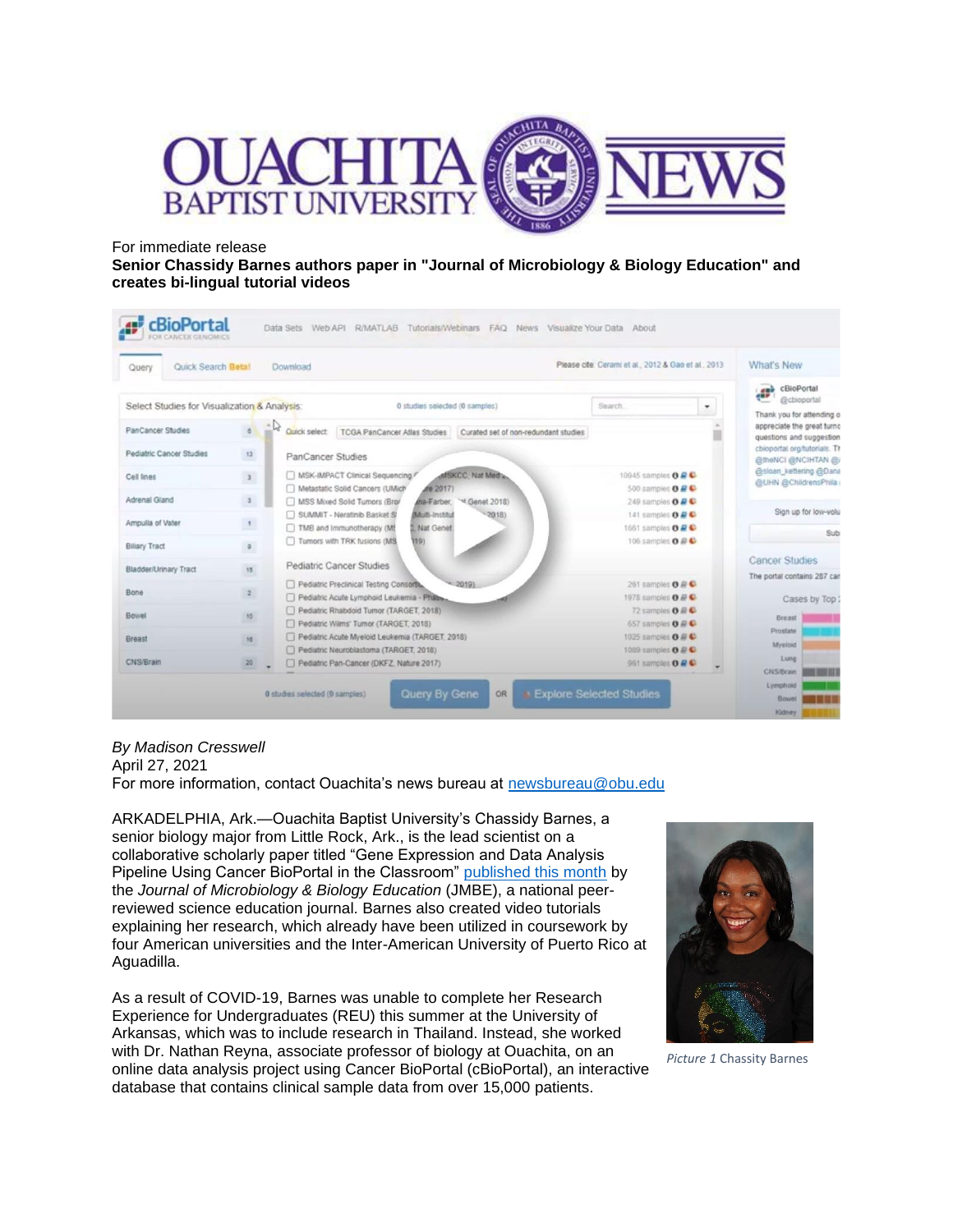In addition to her work with Reyna, Barnes collaborated on the paper with faculty at the University of Arkansas – Fayetteville, University of Arkansas at Little Rock and Jacksonville State University in Alabama.

"I am so happy I was able to do this during the pandemic," Barnes said. "This is definitely a huge accomplishment that I am proud of!"

"It is extremely rare for an undergraduate to be the first, or lead, author on these types of articles," Reyna explained. "This is something that will be relevant on Chassidy's resume for the rest of her career as a scientist.

"People often think undergraduates cannot do this caliber of work. However, at Ouachita, we have a history of incorporating students into our projects," Reyna continued. "Students learn to think like a scientist in the classroom, and, as a result, we treat them as scientists in the research lab."

Barnes' said her summer project focused on "developing a pipeline of analysis for using Cancer BioPortal, specifically focusing on mutated genes common to both breast and liver cancer and the roles they could potentially play in the process of metastasis."

"I knew about the [cBioPortal] database, but I had no idea how to use it," Reyna said. "She spent the summer learning to use the software to mine data related to cancer genomics and attended weekly meetings with my in-person research lab."

Along with her research, Barnes [developed videos](https://www.youtube.com/playlist?list=PLVl417rgx4ajQRHZk8YgvL_-Z_s1rTVtj) explaining how to navigate the portal, conduct a query and the data that can be generated. These videos were later translated into Spanish to engage individuals in science, technology, engineering and mathematics (STEM), an effort known as inclusive science communication and grounded in equity, inclusion and intersectionality.

"A colleague of mine teaches at the Inter-American University of Puerto Rico at Aguadilla," Reyna explained. "A student in her lab translated Chassidy's work into Spanish, and they are using it in two separate classes this semester with about 25 to 30 students."

"I think by having the videos in Spanish this will help make my research useful cross-culturally," Barnes said. "The idea to make videos came after I watched the tutorials provided by the portal. They were long and just time-consuming to watch. Therefore, I wanted to make videos that were short and sweet but were still useful for those learning to use the portal."

"At Ouachita, we have used her videos in Histology and Cell Biology," said Reyna. "In Fall 2020, about 103 students at four institutions used her project. This semester, I estimate another 50 to 60 students are using her ideas at four more schools. This number will drastically increase once her paper is officially published."

Aside from Barnes' work being recognized in the JMBE, it is also being publicized by the Cell Biology Education Consortium (CBEC), a national group working on incorporating cell culture research into the classroom.

"The CBEC started at Ouachita but now has 175 institutional members," Reyna said. "There is a need for virtual class projects that utilize authentic research. Once her work is officially released, it will reach a substantial national audience."

"I never realized how impactful my research would be and am even more elated to be a lead author on the paper," Barnes said.

For more information, contact Dr. Nathan Reyna at [reynan@obu.edu](mailto:reynan@obu.edu) or 870-245-5240. To read Barnes' collaborative research paper, visit the [National Center for Biotechnology Information website.](https://www.ncbi.nlm.nih.gov/pmc/articles/PMC8011872/) View the [cBioPortal video tutorials on YouTube.](https://www.youtube.com/playlist?list=PLVl417rgx4ajQRHZk8YgvL_-Z_s1rTVtj)